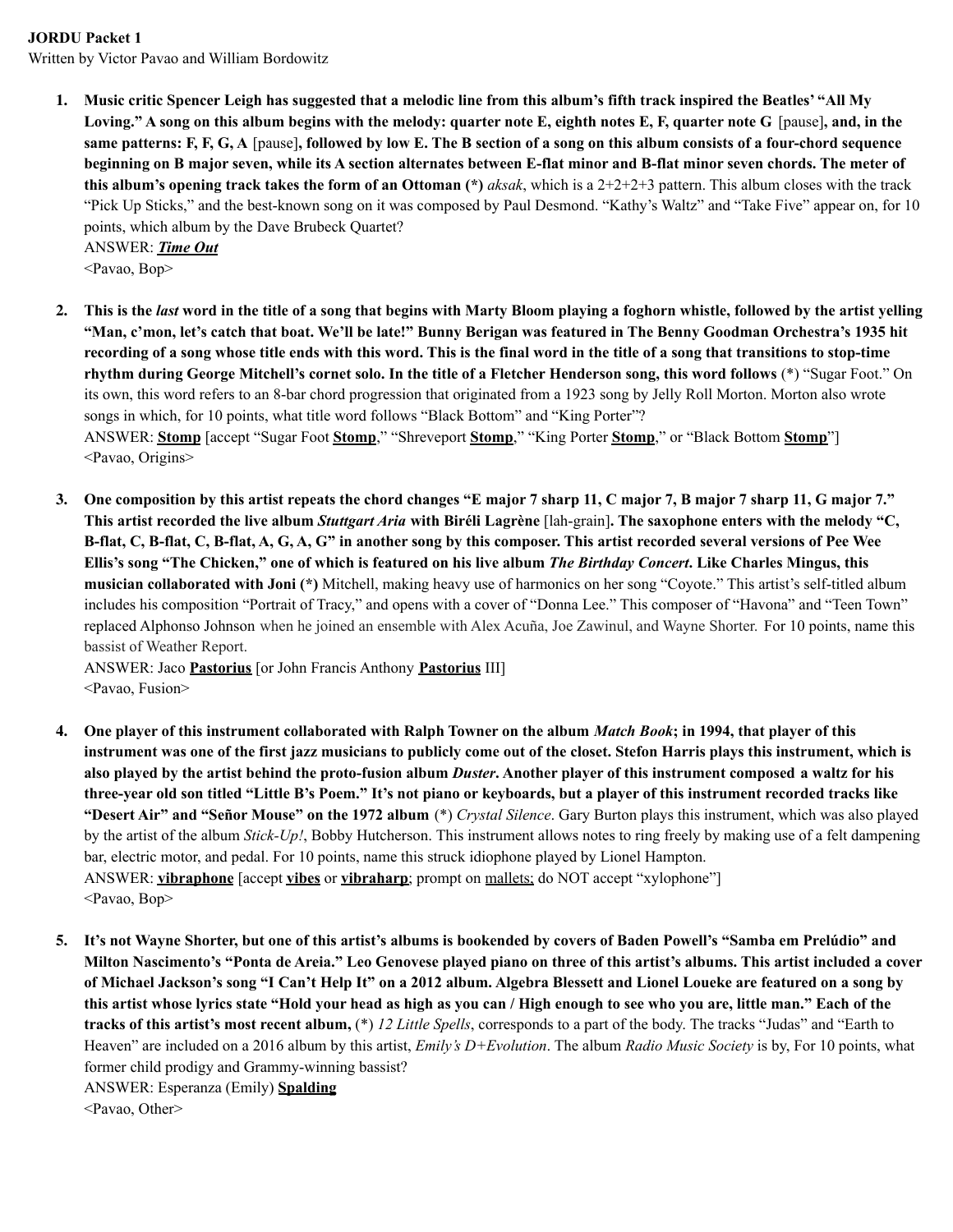- 6. Dariusz Terefenko examined Keith Jarrett's "art of solo introduction" using this standard as a case study. Most performers of this standard play it in B-flat major with a C-sharp diminished over G in place of the tonic in the second measure. When played in B-flat, this song begins by descending from B-flat to a long A, followed by the rising quarter notes G, A, B-flat, and then a held F. Like "On Green Dolphin Street," this standard has lyrics by Ned (\*) Washington. Performances of this song are usually based on a 1958 recording by Miles Davis. The title woman of this song sings "a great symphonic theme" which is "not a dream." For 10 points, name this jazz standard from the film *The Uninvited*, composed by Victor Young. ANSWER: "**Stella by Starlight**" <Bordowitz, Bop>
- 7. A group of artists from this city recorded a cover of "Big Butter and Egg Man" alongside cabaret singer May Alix. This city is the namesake of a group of "Wanderers" that recorded with Lil Hardin. Manuel Perez was from this city, which was also home to a trombonist that composed the standard "Muskrat Ramble." In one of the earliest musical uses of the term "funk," the song "Funky Butt" originated with an artist from this city. After suffering a mental breakdown, a cornetist from this city **was institutionalized until his 1931 death. Kid** (\*) Ory and Buddy Bolden were from this city, as was an artist who plays a cadenza at the opening of "West End Blues." Groups of artists from this city dubbed the "Hot Five" and "Hot Seven" were led by a trumpeter who popularized scat singing on the track "Heebie Jeebies." For 10 points, name this birthplace of Louis Armstrong. ANSWER: **New Orleans** [accept **NoLA**; prompt on "The Big Easy"] <Pavao, Origins>
- 8. Tom Maxwell and Jimbo Mathus co-led an ensemble that was formed in this decade. The Royal Crown Revue began a residency at the Los Angeles jazz club The Derby in this decade. A group that recorded in this decade included a cover of "I've Found a New Baby" on their album The Inevitable. The songs "Dr. Bones" and "The Ding-Dong Daddy of the D-Car Line" were released in this decade, as was a song whose lyrics begin "In the  $(*)$  afterlife, you could be headed for the serious strife." A cover of Louis Prima's "Jump, Jive, And Wail" by the Brian Setzer Orchestra was popularized by a Gap commercial in this decade. "Hell" by the Squirrel Nut Zippers and "Zoot Suit Riot" by the Cherry Poppin' Daddies entered the Billboard Hot 100 during this decade. For 10 points, name this decade that had a brief swing revival. ANSWER: 19**90**s <Pavao, Big Band/Swing>
- 9. Dennis Hopper claimed that the title of this track originated from a conversation he had with the artist while they were listening to a live cover of Morton Gould's "Pavanne." The figure "D, F, A [pause] G, A" is played twice near the beginning of a trumpet solo on this track. A saxophone solo on this track makes a very obvious use of the bar-line shift, in which the alto sax enters into this track's E-flat Dorian bridge early. This song's A section, which is in D  $(*)$  Dorian, begins with the bassist playing the eighth-note figure [*read slowly*] D, low A, ascending B, C, D, E, low C, D. A chord named after this track consists of a major third interval on top of four stacked perfect fourths. This song is the first track on an album that further developed the modal techniques used in the artist's previous album *Porgy and Bess*. For 10 points, name the first track on Miles Davis's *Kind of Blue*. ANSWER: "**So What**" <Pavao, Bop>
- 10. Weldon Irvine penned the lyrics to a song by this artist in which she laments "Oh how I long to know the truth / There are times when I look back / And I am haunted by my youth." This singer's live album titled for *[Her] at the Village Gate* was part of a series of albums she released with Colpix Records. For over four decades, this artist recorded with guitarist Al Schackman. This singer of "Backlash Blues" included a cover of (\*) "I Loves You, Porgy" on her debut album Little Girl Blue. In a song written from the perspectives of "Aunt Sarah" and "Peaches," this artist sings "Alabama's gotten me so upset / Tennessee made me lose my rest." The civil rights anthems "Mississippi Goddam" and "Four Women" are by, for 10 points, which pianist and singer? ANSWER: Nina **Simone** [accept Eunice (Catherine) **Waymon**] <Pavao, Vocal>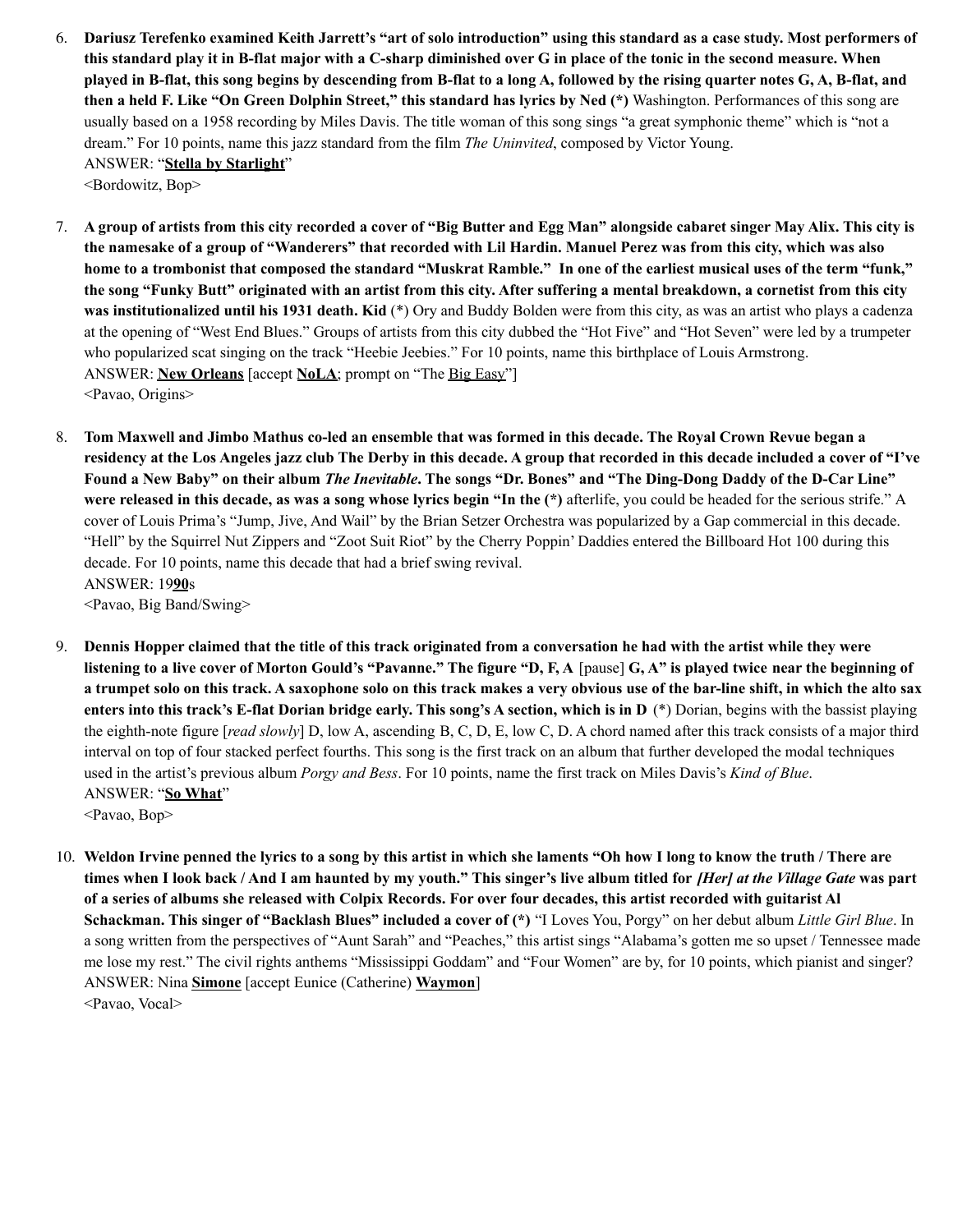11. A prolific player of this instrument in the Swing Era released the 1976 album *The Main Man*. A player of this instrument nicknamed "Big Sid" was featured on Louis Armstrong's song "Steak Face." Sonny Greer played this instrument for over thirty years with Duke Ellington. Another player of this instrument died of Pott disease shortly after recording (\*) "A-Tisket A-Tasket" with Ella Fitzgerald. "Papa Jo" Jones played this instrument in the Count Basie Orchestra. During wartime, playing loud accents on this instrument was called "dropping bombs." "Sing, Sing, Sing" features an extended solo on, for 10 points, what instrument played by Gene Krupa and Buddy Rich? ANSWER: **drums** [accept **percussion**]

<Pavao, Big Band/Swing>

- 12. Eric B. and Rakim sampled the song "Nautilus" from an artist who primarily performs in this style. Two artists who primarily record in this style collaborated on the album Double Vision. A saxophonist who performs in this style began his career with the Jeff Lorber band. Bob James mostly performs in this style, which is also featured on the song "Forever in Love." The albums Mister Magic and Winelight were recorded by a saxophonist who plays in this style. The 1976 song "This (\*) Masquerade" features this style. David Sanborn plays in this style, as did the saxophonist behind the album *Duotones*. "Feels So Good" by Chuck Mangione features this style, which is characterised by minimal improvisation and pop instrumentation. For 10 points, name this listener-friendly style of jazz pioneered by Grover Washington, Jr. and Kenny G. ANSWER: **smooth** jazz [prompt on crossover jazz before mention; prompt on <u>jazz funk</u>; prompt on soul jazz; prompt on quiet storm] <Pavao, Fusion>
- 13. Note to players: specific variant of instrument required. Dave Liebman plays this instrument on the 1993 tribute album Joy. On one song, this instrument opens with the melody E-flat, D-flat, long high G-flat [pause], A-flat, B-flat, C [pause]. On the 1963 album Live at Birdland, this instrument plays the melody on "The Promise" and "Afro Blue." The melody of "Central Park West" is played by this instrument. McCoy Tyner plays quartal chords in E minor as this instrument enters with the quarter **notes E**, (\*) high B, high B, low F-sharp, E, E on a 1961 recording. John Coltrane plays this instrument on the track "Ev'ry Time We Say Goodbye." For 10 points, name this wind instrument that plays the melody on Coltrane's version of "My Favorite Things." ANSWER: **soprano sax**ophone [prompt on saxophone] <Pavao, Bop>
- 14. A pianist from this country released the 2020 album Modes of Communication. The Art Blakey-inspired Jazz Epistles were a short-lived group from this country. Inspired by a recent uprising, a trumpeter from this country released the 1977 album You Told Your Mama Not to Worry. Abdullah Ibrahim is from this country, which is home to the artist of the protest song "Bring **Him Back Home." Another song from this country states (\*)** "Benikhupi na" and describes "Children flying, bullets dying." This birthplace of Nduduzo Makhathini is also home to a trumpeter who scored the international hit "Grazing in the Grass" in 1968. For 10 points, name this birthplace of Hugh Masekela and Miriam Makeba, the setting of "Soweto Blues." ANSWER: Republic of **South Africa** [or **RSA**; or Republiek van **Suid-Afrika**; or iRiphablikhi yo**Mzantsi-Afrika**; or iRiphabhuliki yase**Ningizimu Afrika**] <Pavao, Other>
- 15. The opening track of Jacky Terrasson's album *Mirror* is a cover of this standard. Billy Taylor's bass figure in the original recording of this song begins by repeating quarter notes C and high G before switching to a walking pattern in F minor. This song's melody begins [read slowly] long C, D-flat, C, low G, B-flat, C, high E-natural, low G, long B-flat. Duke Ellington plays the melody in the low octaves of the piano on the version of this song that appears on the album  $(*)$  Money Jungle. The trombonist that co-wrote this song also co-wrote the standards "Pyramid" and "Perdido." John Wasson's arrangement of this standard, which features a lengthy drum solo, appears on the soundtrack of a 2014 film. The film *Whiplash* features, for 10 points, which standard composed by Duke Ellington and Juan Tizol? ANSWER: "**Caravan**"

<Pavao, Big Band/Swing>